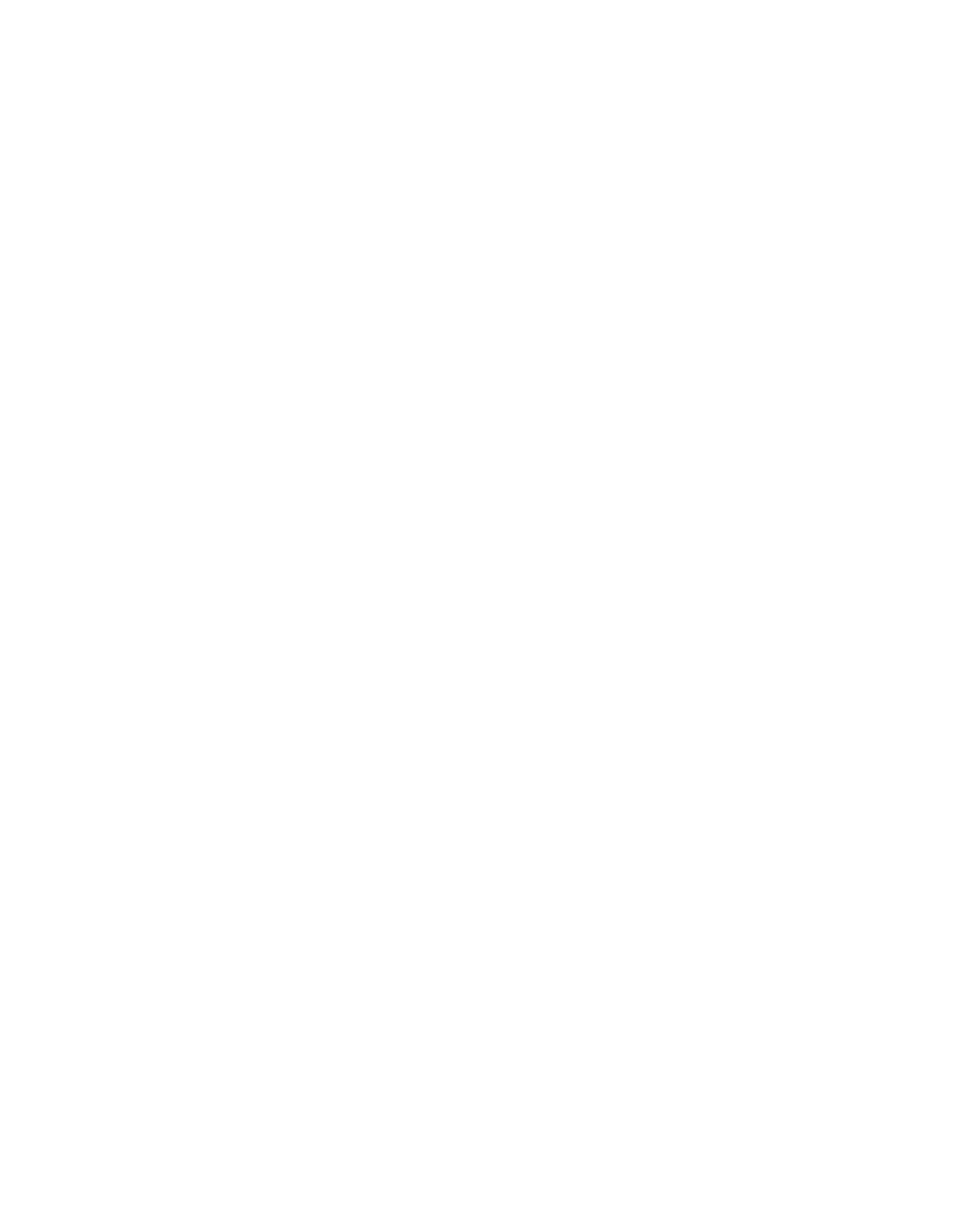# **Oxford Church of the Nazarene**

# **PLAN TO PROTECT**

#### *"For we are taking pains to do what is right, not only in the eyes of the Lord, but also in the eyes of man." (2 Corinthians 8:9)*

This document addresses the issue of physical and sexual abuse, particularly in the context of children, youth and vulnerable persons. It recognizes the spiritual, legal and moral obligation that the Church of the Nazarene in Canada has in preventing such activities. It acknowledges the necessity for the denomination in Canada to have unified, consistent and thorough policies and practices in this area. It briefly describes the organizational structure of the Church and the responsibilities of each level of administration in addressing issues. It describes the underlying philosophy of the Church and defines the principles and policies that must govern its response.

#### **THE CHURCH OF THE NAZARENE IN CANADA**

The governing document of the Church of the Nazarene around the world is the current edition of the *Manual*. It contains the Church's Constitution, Articles of Faith, Organizational Structure and Government. The General Assembly of the Church of the Nazarene is the supreme doctrine formulating and lawmaking body of the Church. The *Manual* contains the decisions and judgments of the ministerial and lay delegates to this assembly, which convene every four years.

The Church of the Nazarene in Canada contains three levels of organization: National, District and Local*.*  It should be recognized that although there is an organizational relationship between a District and the local churches, each local church enjoys considerable autonomy in terms of staffing, programs and facilities.

#### **1.0 Foundation**

1.1 It is recognized that the church has a spiritual, moral and legal obligation to provide a secure environment for children and youth participating in programs that are under its auspices and authority. Child abuse is not only a criminal act but is also a behavior that violates human conscience and dignity as well as causing emotional, physical and spiritual trauma to victims. In addition, it has destructive consequences for abusers. It is a violation of God's moral law within the trusted context of relationship. It has devastating effects on the credibility of the church's ministry and the name of Christ.

 It is essential that the church take all appropriate steps to prevent incidents of abuse from occurring. It is also the concern of the Church that the leadership and workers not be subject to false accusations of improper conduct towards children and youth.

1.2 In the absence of intentional preventative policies, churches can be extremely vulnerable to charges of abuse, whether proven to be true or not. Some of the reasons for this include:

**Trust**: Churches generally strive for an atmosphere of trust.

**Lack of Screening**: Churches often allow newcomers, of whom little background is known, to become involved in children or youth ministries. Because of shortage of help and high turnover, potential staff members are often not screened as carefully as they ought.

**Opportunity**: Unsupervised nurseries, children's programs and youth activities (especially outings and overnight events) are all potential risk situations.

1.3 Good risk management practices, including prevention guidelines, do not detract from Christian ministries. They help the organization and leaders by: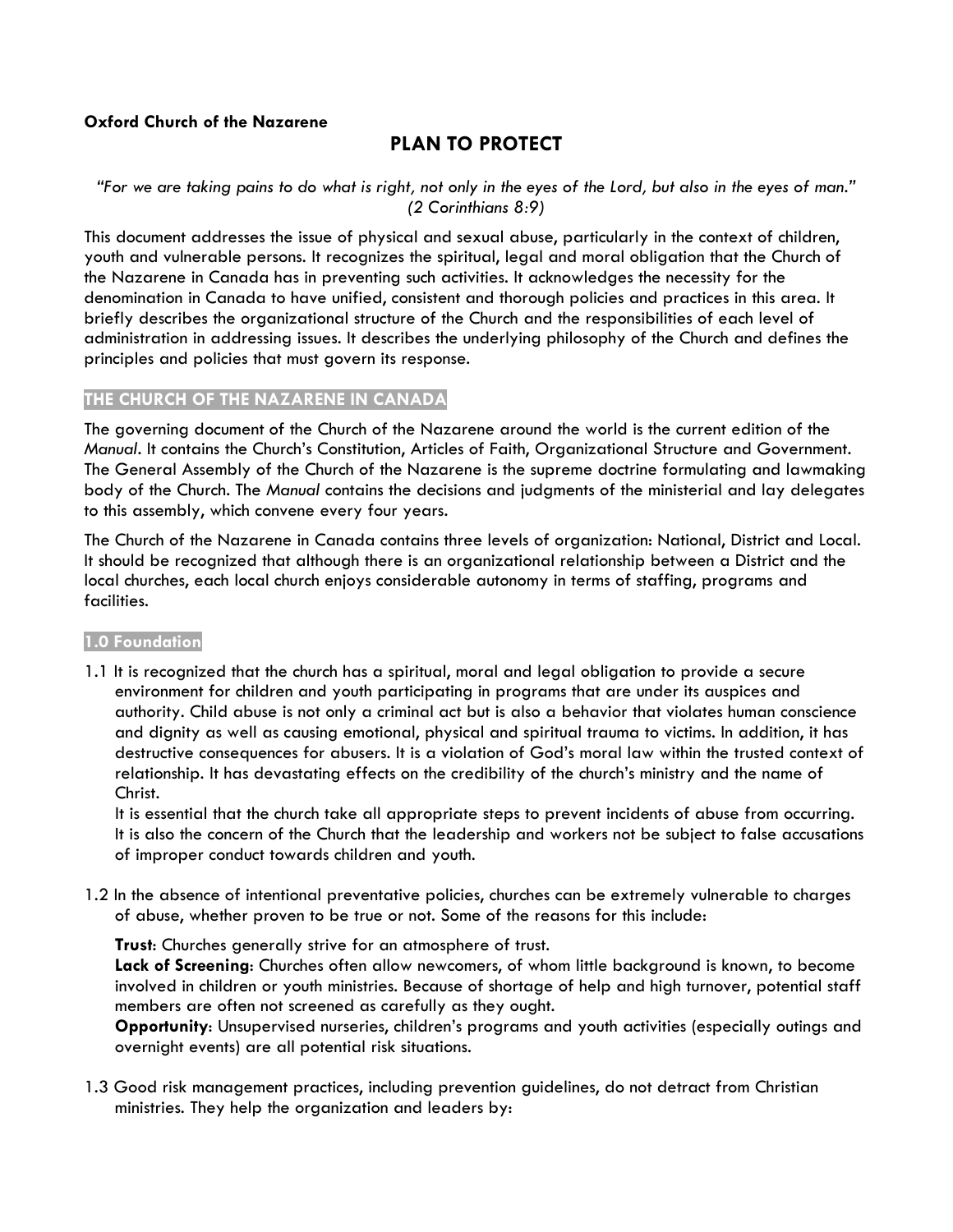- a) Covering our children and youth programs in prayer.
- b) Better protecting the children, young people and adults in its care.
- c) Avoiding situations where volunteers and employees are placed in adverse situations and safeguarding them with procedures to defend against false allegations.
- d) Providing a positive testimony to the community by adhering to standards that equal or exceed society's requirements.
- e) Demonstrating that the organization's leaders (i.e. board members and staff) have exhibited due diligence and care in accordance with statutory duties and legal obligations.
- f) Avoiding unnecessary litigation that can drain the organization's time and resources away from its operations and ministries.

### **2.0 Principles**

The Church of the Nazarene in Canada desires that its local churches as well as its district and national organizations be communities of faith that manifest the love of God, demonstrated in His eternal plan of salvation; the grace of our Lord Jesus Christ shown in His life, death and resurrection; and the energizing transforming presence of the Holy Spirit.

The Church strives to be a loving, redemptive, nurturing fellowship - a safe place where the dignity of each person is affirmed. We recognize, however, that we live in a broken, sinful world and that even the church is not exempt from this reality. The spiritual root of all forms of abuse is the irresponsible and selfish use of power, including influence that comes in the form of otherwise legitimate and God-given trust.

In formulating policies and procedures to prevent or respond to abuse we are committed to the following guiding principles.

We affirm that:

- a) Prayer is important. All programs are prayerfully considered and all leaders, children and youth covered in protection prayer.
- b) Children are important. Christ put great importance on the welfare of children, as recorded in scripture. Jesus said, "Let the little children come to me, and do not hinder them" (Mark 10:14). Also, Luke wrote, "Stumbling blocks are sure to come; but woe to him by whom they come. It would be better if a millstone were hung around his neck and he were cast into the sea than that he should cause one of these little ones to stumble" (Luke 17:1-2).
- c) Integrity is important. A high priority is placed on the integrity and witness of the church. We want to do our utmost to protect its reputation and ministry.
- d) Responsibility is important. The protection and well-being of children and youth is the concern of the church as a whole.
- e) Volunteers are important. Those who work with children and youth need to be protected from wrongful accusations.
- We concur with the following statement made in 2002 by the Board of General Superintendents of the Church of the Nazarene.

*"Recent media coverage of cases of clergy sexual abuse have heightened our awareness of the delicate nature of the relationships which clergy and other Christian workers have with the people to whom they minister, whatever their age, gender, or circumstance. The position of the Church of the Nazarene has always been that those who minister must be above reproach in every regard. They must not abuse the positions of trust and authority given them and must never soil the good name of the Church of Jesus Christ by behavior that is in any way less than utterly pure and trustworthy. . . .We encourage our people to carefully select those persons, whether clergy or lay, who work with children and youth." (The complete statement is available at www.nazarene.org/superintendents/statement)*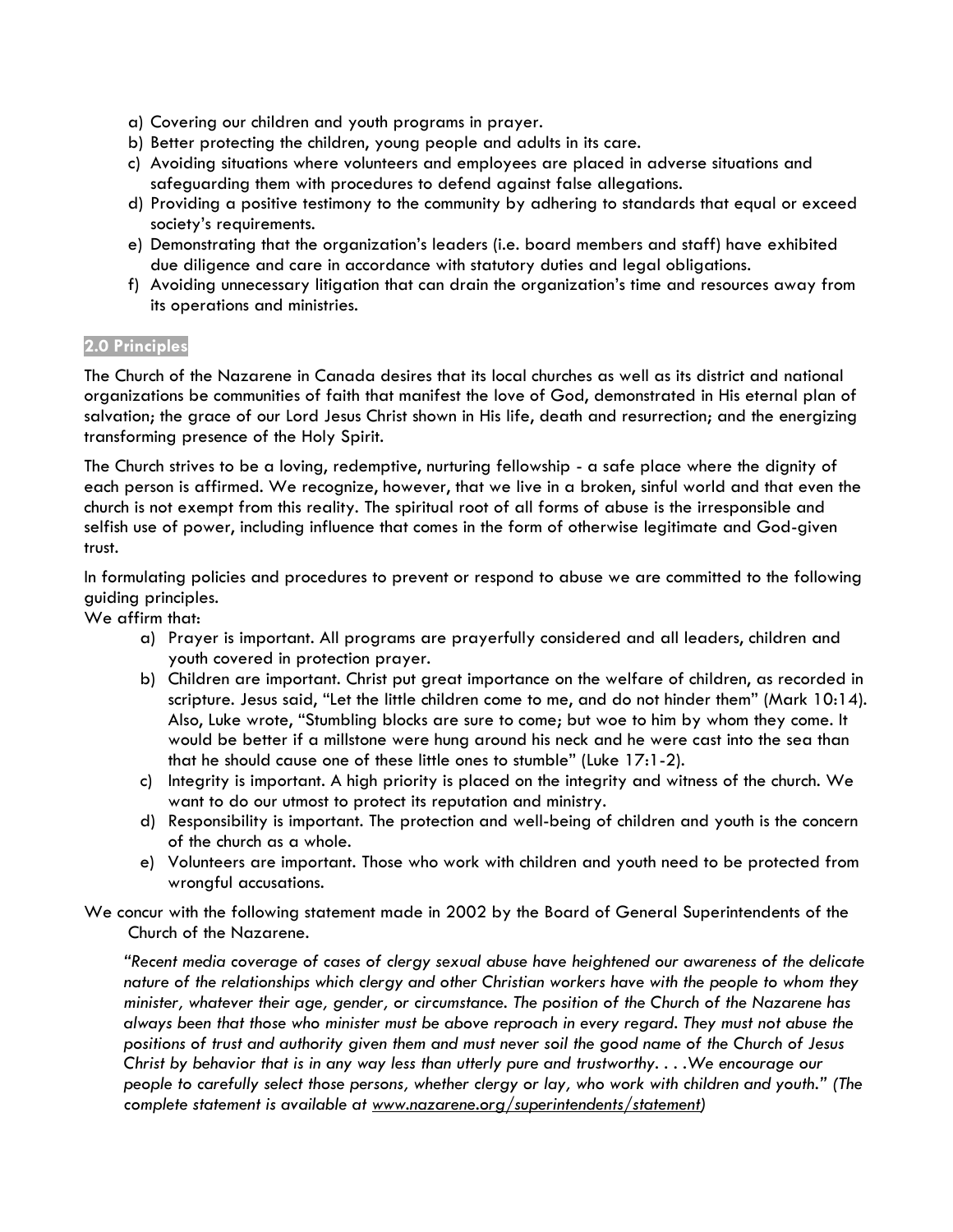# **POLICIES SPECIFIC TO OXFORD CHURCH OF THE NAZARENE**

This document seeks to protect both those considered to be vulnerable persons and those working with them. It seeks to do this by expounding on Recruitment, Operations, Facilities, Training and Reporting.

Vulnerable persons are defined as a person who, because of his or her age, a disability, or other circumstances, whether temporary or permanent, is (a) in a position of dependency on others; or (b) otherwise at a greater risk than the general population of being harmed by a person in a position of trust or authority towards them {Criminal Records Act – C47}

### **1.0 Recruitment and Selection of Paid Staff and Volunteers**

Every worker entrusted with the primary care/teaching of children must be at least sixteen (16) years of age or older, must be a professing Christian, must exhibit Christ-like qualities in his or her life, and must be in harmony with the doctrines, polity, and practices of the Church of the Nazarene.

Assistants to workers of children must be at least 12 years of age and must exhibit a cooperative attitude. Assistants to workers of teenagers must be at least 16 years of age.

No person is eligible to serve as a worker or assistant until he or she has been a member or adherent of the church for a period of not less than eight months. Exception to this would be church members coming from either another Nazarene Church, another denomination with proper credentials or, at the discretion of the Senior Pastor and the Screening Committee.

At no time shall a person who has been guilty of any abuse be entrusted with the care of children and youth.

# **Every children's or youth worker must complete and submit the appropriate Volunteer Application Form** [Appendix 1 or 2], **attend training and undergo the related screening process.**

The Process for those known to the committee is:

- **o** Application [Appendix 1]
- **o** Criminal Record Check

The Process for those unknown/new to the committee is:

- o Application [Appendix 2]
- o Interview/References [Appendix 3 & 4]
- o Criminal Record Check

There are three important aspects of the policy for unknown prospective ministry adult personnel:

- 1. **Reference Check**: References are requested for previous church affiliation and ministry as well as personal references. At least three references are required and should include previous employers, pastors, or close friends. If this is not feasible, the application clearance will be left to the discretion of a screening committee. The reference form will be maintained in a locked file cabinet.
- 2. **Interview**: When deemed necessary, an interview will provide ministry leaders with the opportunity to review the important items from the Ministry Application Form in a personal setting. The interview will be conducted by a screening committee comprised of some staff and lay people of the church.
- 3. **Criminal Record Check**: A Criminal Record Check will be completed on all individuals including volunteer workers and paid staff. Any individual who will not submit to this procedure is ineligible to work with children and youth ministry. A new/updated criminal record check must be provided upon request.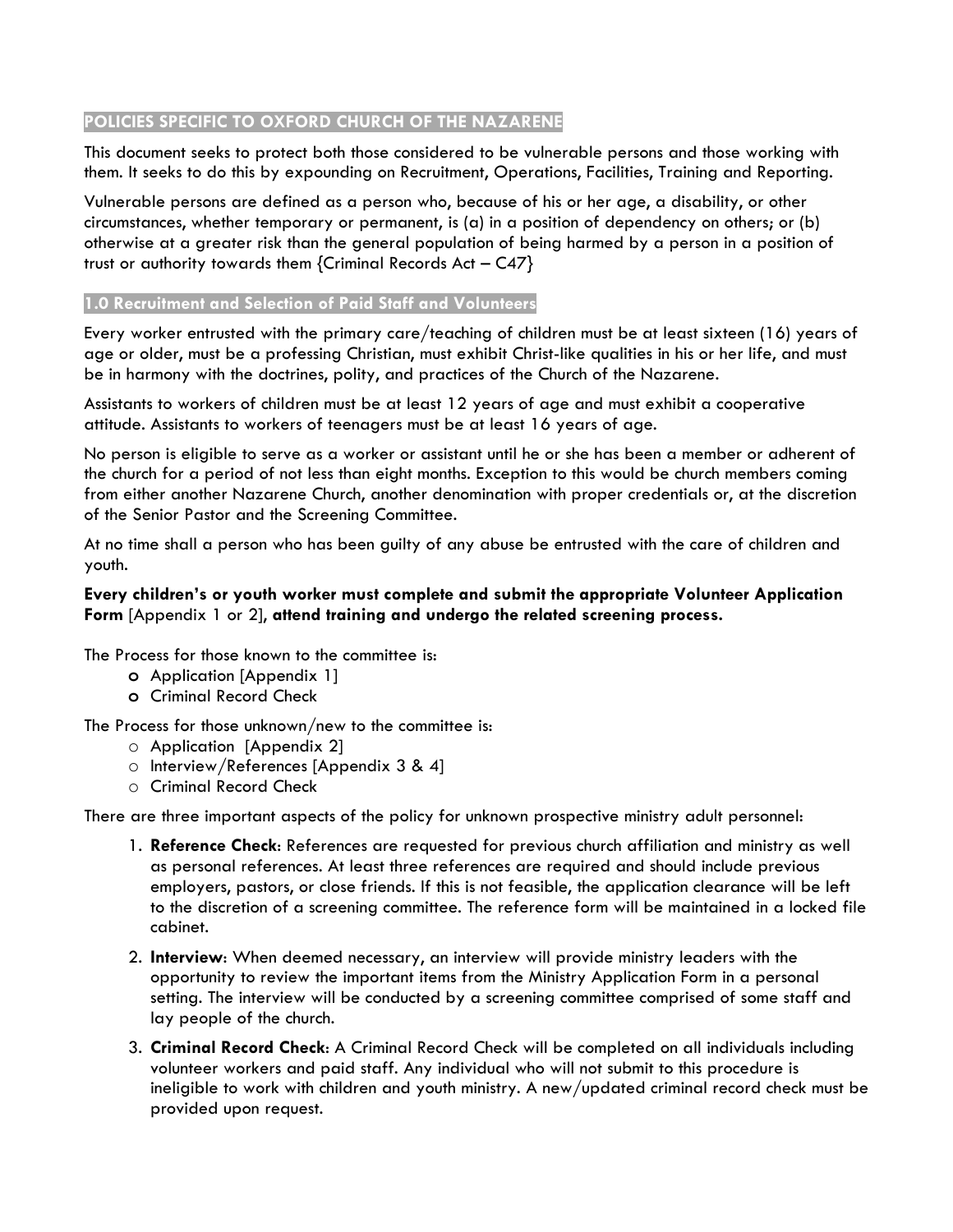The Criminal Record Check information is considered strictly confidential. Only the Pastor and Directors of Youth & Children's Ministries will be privy to the information. If there is a record or information which raises some concern, the pastor and ministry leaders will meet to discuss the matter. If the offence is other than child or sexual abuse, the volunteer may proceed with ministry in the church provided both the pastor and the screening committee agree.

No new person shall be eligible to serve as a worker or assistant until he or she has completed the application and screening process described above.

The church will keep records of the status of the application process for its ministry workers. At the completion of the process, all documentation will be filed in a locked space with strict regard for confidentiality. Effective January 2020, these records will be retained indefinitely.

#### **2.0 Operating Procedures**

#### 2.1 Child Security

The names and contact phone numbers of guardians of children who attend regularly must be carefully obtained and maintained and easily accessible in case of emergency.

Nursery and Preschool children are not to be dropped off in the nursery or classroom without a teacher present and should have a caregiver sign them in. It is the primary worker's responsibility to release the child(ren) only to the parents/authorized adult.

An increased shift to social media and online communication necessitates guidelines to maintain integrity. Caution will be taken when posting and interacting with youth online. [See Appendix 8 for full guide]

#### 2.2 Washroom Guidelines

#### **Nursery Children** (Birth to 2 years)

Diaper changing must always take place in such a way that another nursery worker can easily see the child that is being changed. Only workers over 14 years of age should change a diaper.

#### **Preschool Children** (3 years to kindergarten)

- a) If just one child has to go to the washroom and it is not feasible to take all children for a washroom break, the adult worker must escort the child to the washroom and prop the outside door open. The worker should then remain outside the washroom or cubicle door and wait for the child before escorting him or her back to the classroom. The worker should call the child's name if he/she is taking longer than seems necessary.
- b) Workers are never to be alone with a child in an unsupervised washroom and are never to go into a washroom cubicle with a child and shut the door.
- c) When preschool-age children need assistance in the washroom, no worker shall enter the washroom cubicle to assist the child unless a second worker is within visual contact.

#### **Primary, Elementary & Youth** (Grades P-6 and Youth)

- a) The worker should call the child's name if he/she is taking longer than seems necessary.
- b) No worker shall ever enter into a washroom cubicle with a child or youth and shut the door.

#### 2.3 Health and Safety Guidelines

#### **Sickness**

Should a child become ill or show signs of a communicable disease while in the care of ministry personnel: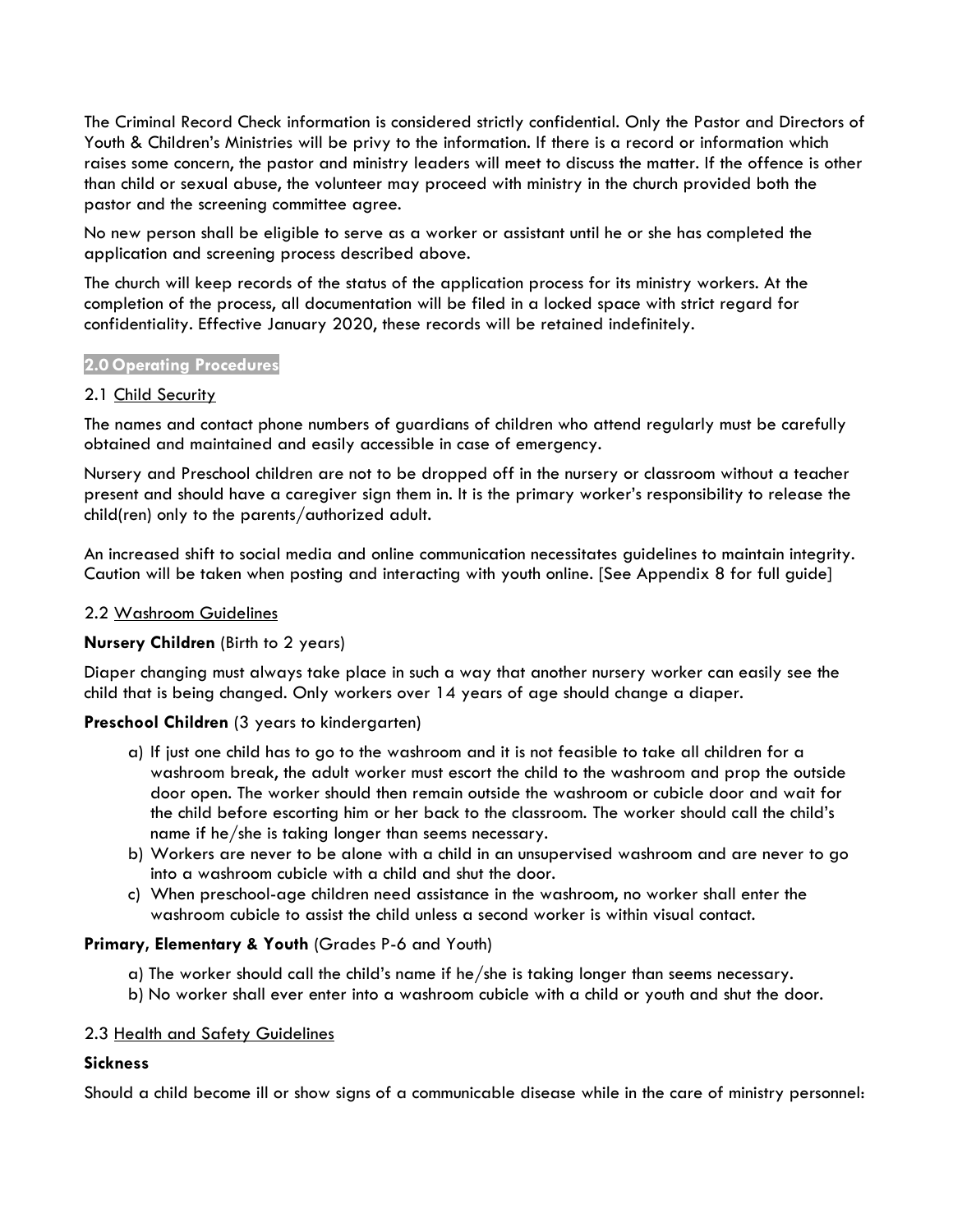- 1. Separate the child from the other children.
- 2. Send someone to locate the parent or guardian to retrieve the child.
- 3. Disinfect surfaces and/or toys as required.

Children and volunteers requiring antiobiotics must be on them for 24 hours before joining an activity.

### **Procedures for Dealing with Cuts or Injuries Involving Blood**

Should a child get injured while in the care of ministry personnel:

- 1. Separate the injured child from the other children.
- 2. Send someone to locate the parents and a nurse if available as well as the First Aid Kit.
- 3. Put on latex gloves and apply first aid avoiding contact with mouth, ears and eyes.
- 4. Disinfect all surfaces that have come in contact with blood or bloody bandages.
- 5. If other children have had contact with any of the blood from the cut or injury, their parents should be informed.
- 6. Remove and properly dispose of latex gloves. Thoroughly wash hands.
- 7. Fill out incident report, if necessary. [See appendix 6]

#### **Cleanliness**

Disinfect the child care areas as needed when program is finished. This could include disinfecting all surfaces, toys, tables, trays, bedding, bibs and doors. Disposable wipes should be available in all rooms. Ensure rooms are left tidy.

#### **Food**

All food that gets brought in for children and youth needs to be approved by the leader of the ministry to ensure there are no allergies or dietary conflicts. Food should also match the leader's objectives.

#### 2.4 Classroom Staffing and Supervision Guidelines

Workers should always conduct themselves in a Godly manner, being an example of God's love, grace and truth to those in their care.

Programs that involve children and youth must always include adequate supervisory personnel. Ideally, this is a minimum of one worker over the age of 16 and one helper. Supervision should be maintained until all children are in the custody of their caretaker.

The program leader should make sure each class is properly staffed and supervised.

#### 2.5 Open Doors

Classrooms will have windows, window doors or half doors that will allow ministry supervisors to look in occasionally without interrupting the teaching process. The door must remain open when there is one teacher and one student. **Workers should never be alone in a closed space with a child or youth.** 

#### 2.6 Proper Display of Affection

Appropriate touch is an essential part in nurturing lives. Workers need to be aware of, and sensitive to differences in sexual development, cultural upbringing, family backgrounds, individual personalities and special needs.

Physical contact with children must be age and developmentally appropriate and minimal.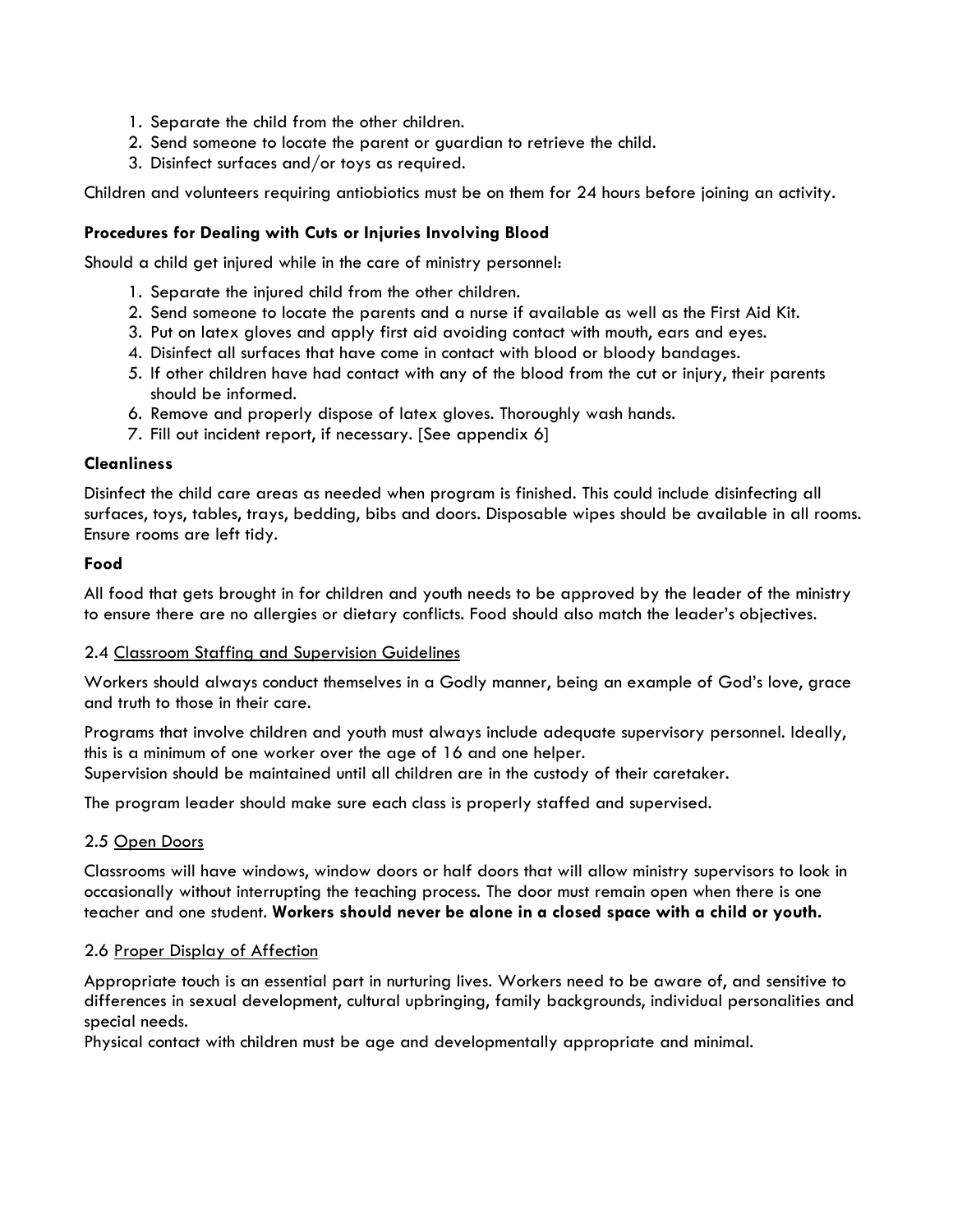### 2.7 Discipline and Classroom Management

God's definition of discipline is outlined in Hebrews 12:7-11. Discipline is not something you do to a child; it is something you do for a child. The word discipline does not mean punishment. It comes from the root word disciple, which means training that molds character, behavior and values. Rather than seeking to merely maintain control or keep children quiet, our goal in managing children's behavior should be to shape their character in such a way that they will become disciples.

Corporal punishment is not permitted. Any words or tones for the deliberate purpose of demeaning a child or youth are not permitted, including derogatory references to anything physical, emotional or mental. If circumstances arise that a worker feels uncomfortable dealing with, the child involved will be taken to the leader of the program.

Primary leaders will put time into prayer and preparation before teaching or guiding children and youth. Thoughtful planning will help to minimize behaviours and increase the reach of the message.

Children will be placed in classes and programs that are appropriate for their age, grade or development level.

# 2.8 Special Events, Travel and Overnight Policies

# **Supervision**

Ministry to children and youth often involves special activities that might be off church property. Waivers and Medical Release Forms must be in the possession of the leader for all children and youth on away trips or outings. [See Appendix 5]. The following applies to these activities:

- a) All trips and outings must be supervised by a minimum of two approved adults.
- b) All overnight activities must have a minimum ratio of one leader for every five children and one for every eight youth with a minimum of two leaders at all times. Each leader must have an assigned group of children/youth for whom they are responsible during the overnight event.

# **Church Travel**

- a) All drivers need to be at least 21 years of age and possess a valid driver's license.
- b) All rules of the road must be followed.
- c) All cars used to transport children, teens and/or adults need to have a minimum of \$1 million dollars insurance PL&PD.
- d) Rides should be arranged so that the driver is not alone in the vehicle with a child/youth. Parents will be notified if a situation comes up where this is not possible.

# **Booster Seat Regulations2**

Effective January 1, 2007 in Nova Scotia, a child must be in a booster seat if they are:

- Less than 9 years old
- Or less than  $145$  cm  $(4' 9'')$

#### **3.0 Facility and Equipment Requirements**

#### 3.1 Nursery Facilities

- Nursery change table must be in full view.
- Nursery rooms must have a half door.
- Electrical outlets must be covered or out of reach of children.
- Cribs and toys must meet safety standards as per Canada Safety Association.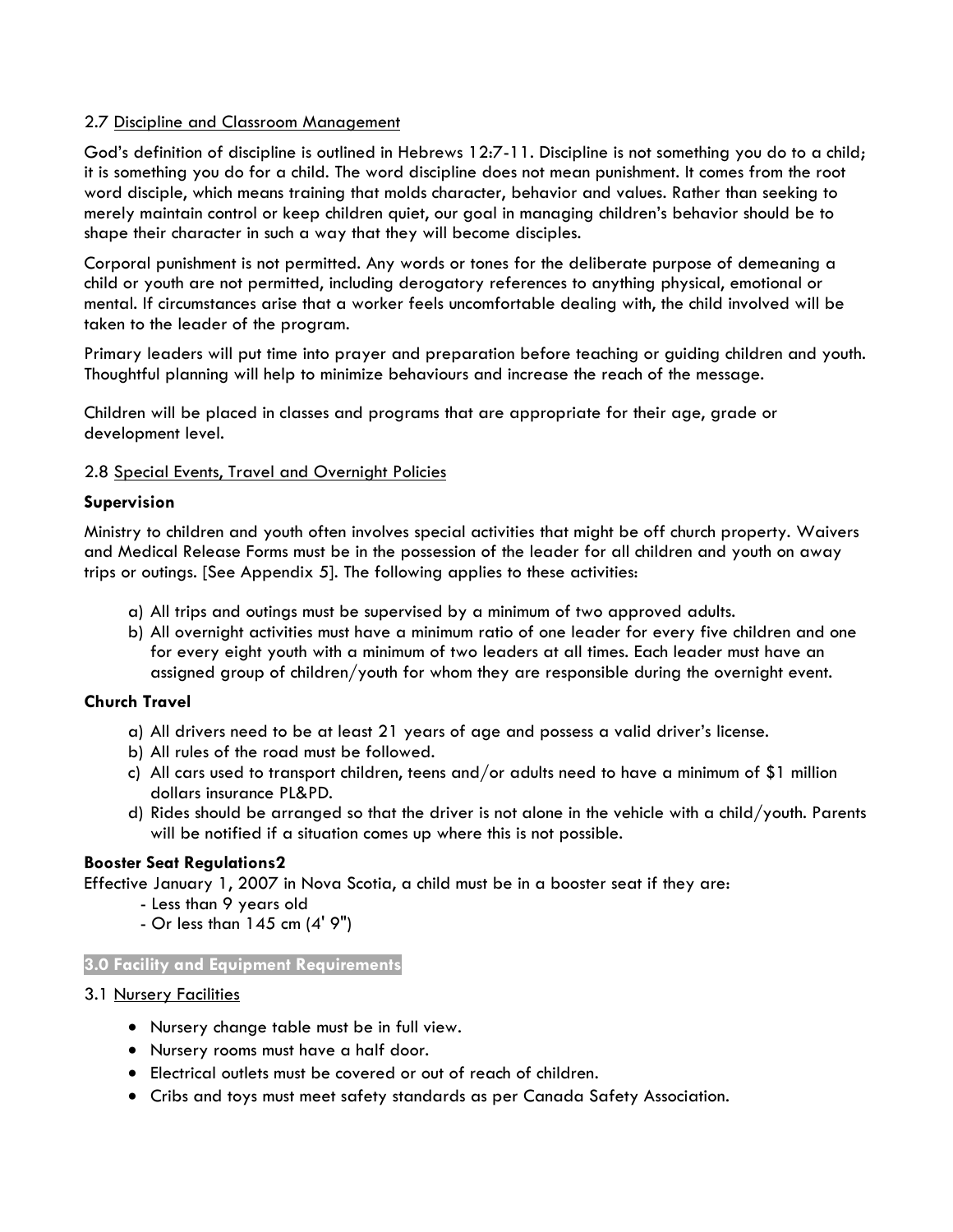# 3.2 Emergency Exits

- An emergency exit plan with maps and procedures must be visible in each classroom and reviewed annually.
- All workers must be familiar with the emergency exit plan.
- Procedures for fire emergency must be discussed or practiced with children semi-annually.

# 3.3 First Aid

- First-aid boxes must be kept on hand and all workers are to view the location and contents regularly.
- Those involved in children and youth ministries should be encouraged to receive up-to-date first aid training.

#### **4.0 Training**

All children and youth workers must attend Plan to Protect training and be reminded of the procedures annually or at the discretion of the Pastor or Director of Children's Ministry. This applies to new and seasoned workers.

All workers must sign a form indicating they have been trained and have read through the Plan to Protect Policy. These records will be kept on file.

#### **5.0 Responding to Allegations or Complaints**

#### 5.1 Guiding Procedural Principles

Any suspicion or allegation of abuse must be reported. In the case of suspicion or allegation of abuse an Abuse Incident Report [Appendix 7] must be completed and given to the Senior Pastor.

- a) Each person who has reasonable grounds to suspect that a child has suffered abuse or is or may be in need of protection shall promptly report the suspicion and the information on which it is based to the Senior Pastor or Ministry Leader. They will work together to report the occurrence to the local Child Protection Agency in compliance with the appropriate provincial Child and Family Services Act or equivalent. In these matters it is important to keep the information restricted to those who need to be advised.
- b) Prior to reporting the occurrence, no person shall, apart from complying with the preceding paragraph, conduct any investigation or question any individual.
- c) The accused should be treated with dignity and support. If the accused is a church worker, that person should be relieved temporarily of his or her duties until the investigation is finished. The suspension from duties and responsibilities should not be seen as an indication of the "guilt" of the individual, but only as an indication of the priority given to protect all those involved pending the outcome of the investigation.
- d) The only claim of confidentiality which overrides the legal duty to report is solicitor-client privilege. Thus physicians, clergymen and others who consider their professional relationships confidential for certain purposes are not exempt from the duty to report child abuse or neglect.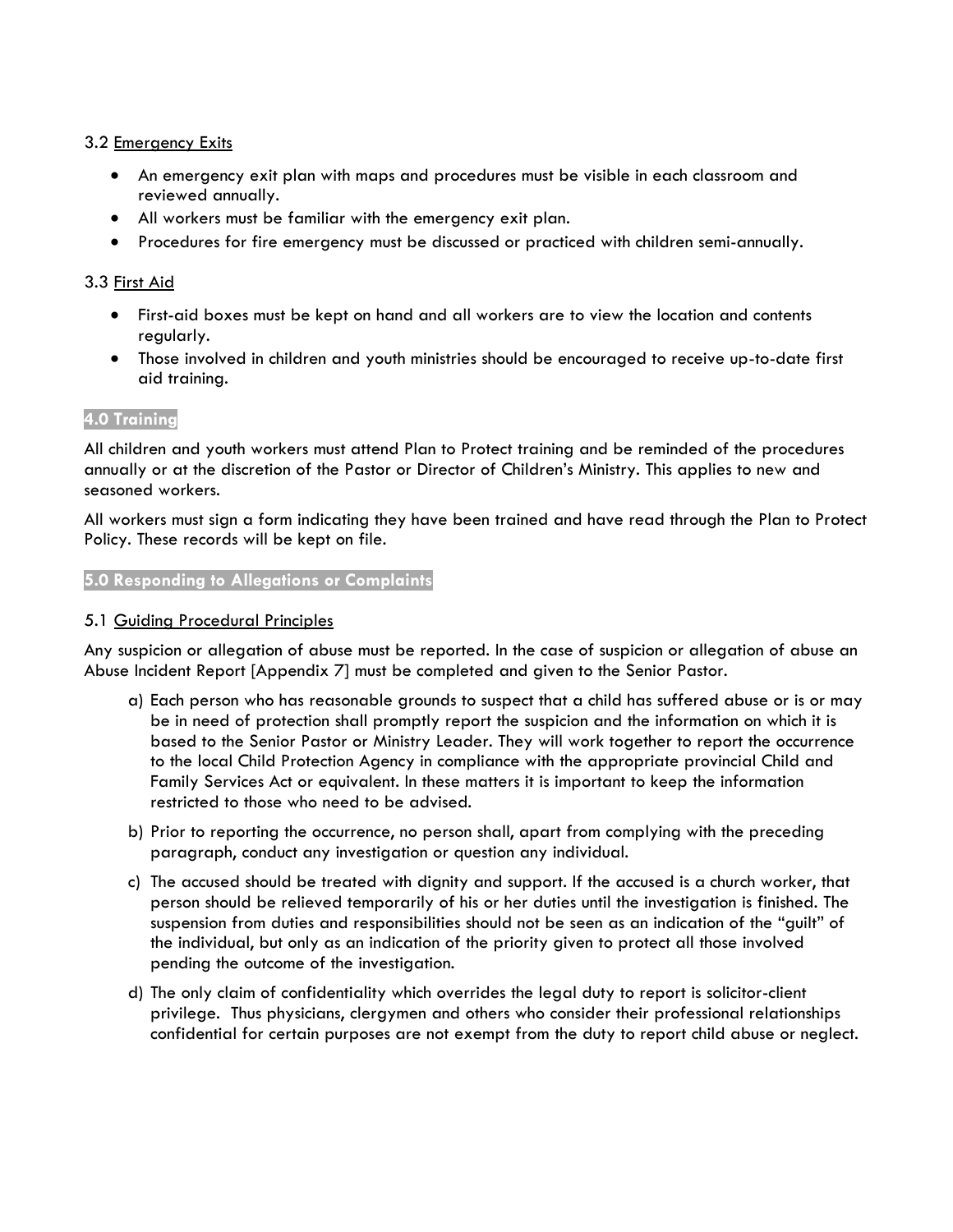### 5.2 Response Strategy

- a) All allegations are to be taken seriously and must be handled promptly and with due respect for the privacy and confidentiality of all persons involved.
- b) The accused will be relieved of their duties promptly and peaceably.
- c) All actions taken should be documented and kept on file, noting specific times and dates. Use Abuse Incident Report [Appendix 7]
- d) Professional advice should be obtained, if necessary, to determine how and when to notify parents and do any investigations.
- e) It is the responsibility of the Senior Pastor, or a board appointed committee, to report the allegation or incident immediately to the local church's lawyer, the District Superintendent and local authorities. In most cases, the Senior Pastor will be the spokesperson for the Church.

# **6.0 Definitions**

**Abuse**: Includes physical, emotional or sexual harm to a minor.

**Physical Abuse**: Is the use of physical force or action that results, or could result, in injury to a child or youth. It is more than reasonable discipline.

**Emotional Abuse**: Is a pattern of hurting a child's feelings to the point of damaging their self-respect. It includes verbal attacks on the child, insults, humiliation or rejection.

**Neglect**: When parents or caregivers fail to provide a child's basic needs. Neglect is often physical, although it can be emotional. Physical neglect might include failing to provide children with proper food, clothing, or shelter. It may also involve a lack of attention to, or refusal to provide, proper healthcare treatment. Neglect also happens when a person caring for a child does not, or cannot, control or supervise the child.

**Sexual Abuse**: This occurs when a child or youth is used by somebody else for sexual stimulation or gratification. Sexual activity between children or youth may also be sexual abuse if older or more powerful children or youth take sexual advantage of those younger or less powerful. Child sexual abuse includes behavior that involves touching and non-touching aspects**.**

Abuse that involves touching includes*:* fondling; oral, genital and anal penetration; intercourse; forcible rape. Types of sexual abuse that do not involve touching include: verbal comments; pornographic videos; obscene phone calls; exhibitionism; allowing children to witness sexual activity.

**Primary Worker**: Anyone, paid or unpaid, who has been appointed to serve in a leadership role in ministries to children or youth.

**Ministry Leader**: A worker who has been given responsibility for a particular area of ministry to youth or children. Examples: Sunday School Superintendent, Youth Pastor, Director of Children's Ministry **Suspicion:** Recognized signs or symptoms pointing towards the possible occurrences of abuse. **Allegation:** A verbalization or communication disclosure that abuse has occurred.

# **7.0 Additional Material and References**

We acknowledge and are grateful for the following resources and materials which were used in the development of this document. Users of this document are encouraged to avail themselves of any additional information contained therein which may be helpful in preparing their own Prevention Plan.

Note that this is by no means an exhaustive list of available abuse prevention materials nor does the inclusion of a reference imply that we endorse every element of the document.

- 1. *Plan to Protect,* Elmsdale Church of the Nazarene, Policies & Procedures (Policy #11), 2014
- 2. *Child and Worker Protection Policy,* Springhill Baptist Church, 2019